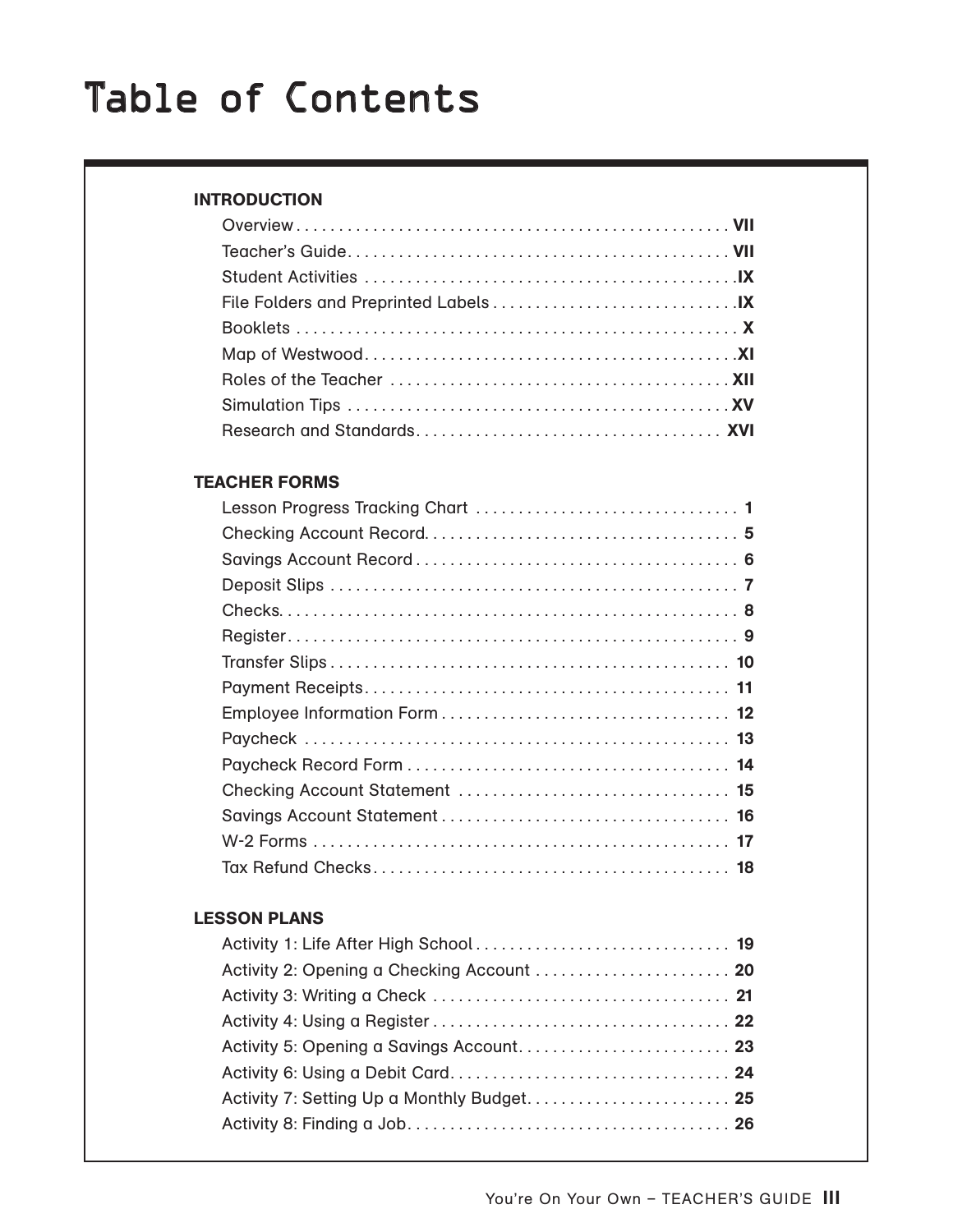### continued

| Activity 11: Furnishing an Apartment  29     |  |
|----------------------------------------------|--|
|                                              |  |
|                                              |  |
|                                              |  |
|                                              |  |
|                                              |  |
|                                              |  |
|                                              |  |
|                                              |  |
|                                              |  |
|                                              |  |
|                                              |  |
| Activity 23: Monthly Bank Statements  41     |  |
|                                              |  |
|                                              |  |
|                                              |  |
|                                              |  |
| Activity 28: Second Monthly Budget 46        |  |
| Activity 29: Electronic Funds Transfer 47    |  |
| Activity 30: Organizing Your Bills 48        |  |
| Activity 31: Keeping a Daily Planner 49      |  |
|                                              |  |
| Activity 33: Buying Vehicle Insurance 51     |  |
|                                              |  |
|                                              |  |
|                                              |  |
|                                              |  |
|                                              |  |
| Activity 39: Vehicle Maintenance and Gas  57 |  |
| Activity 40: Monthly Bank Statements  58     |  |
|                                              |  |
|                                              |  |
|                                              |  |
|                                              |  |
|                                              |  |
|                                              |  |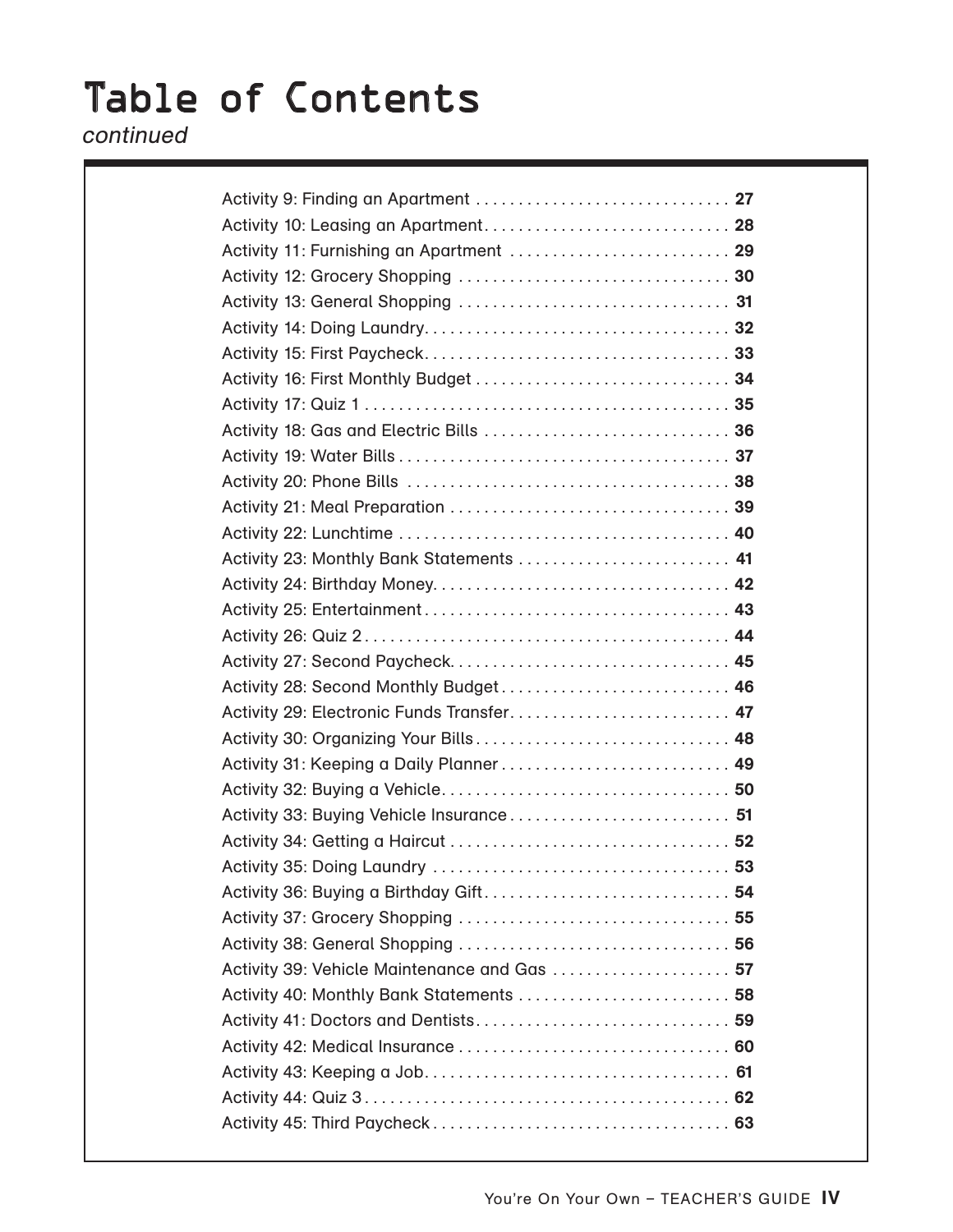### continued

| Activity 46: Third Monthly Budget  64        |  |
|----------------------------------------------|--|
|                                              |  |
|                                              |  |
|                                              |  |
| Activity 50: Vehicle Maintenance and Gas  68 |  |
|                                              |  |
|                                              |  |
|                                              |  |
|                                              |  |
|                                              |  |
| Activity 56: Understanding Income Tax  74    |  |
|                                              |  |
| Activity 58: Telemarketers and Junk Mail  76 |  |
|                                              |  |
| Activity 60: Monthly Bank Statements  78     |  |
|                                              |  |
|                                              |  |
| Activity 63: Fourth Monthly Budget 81        |  |
| Activity 64: Utility and Phone Bills 82      |  |
| Activity 65: Vehicle Maintenance and Gas  83 |  |
| Activity 66: Time Off From Work  84          |  |
|                                              |  |
|                                              |  |
| Activity 69: Buying New Clothes  87          |  |
|                                              |  |
|                                              |  |
|                                              |  |
|                                              |  |
|                                              |  |
| Activity 75: Monthly Bank Statements  93     |  |
|                                              |  |
|                                              |  |
|                                              |  |
|                                              |  |
|                                              |  |
|                                              |  |
|                                              |  |
|                                              |  |